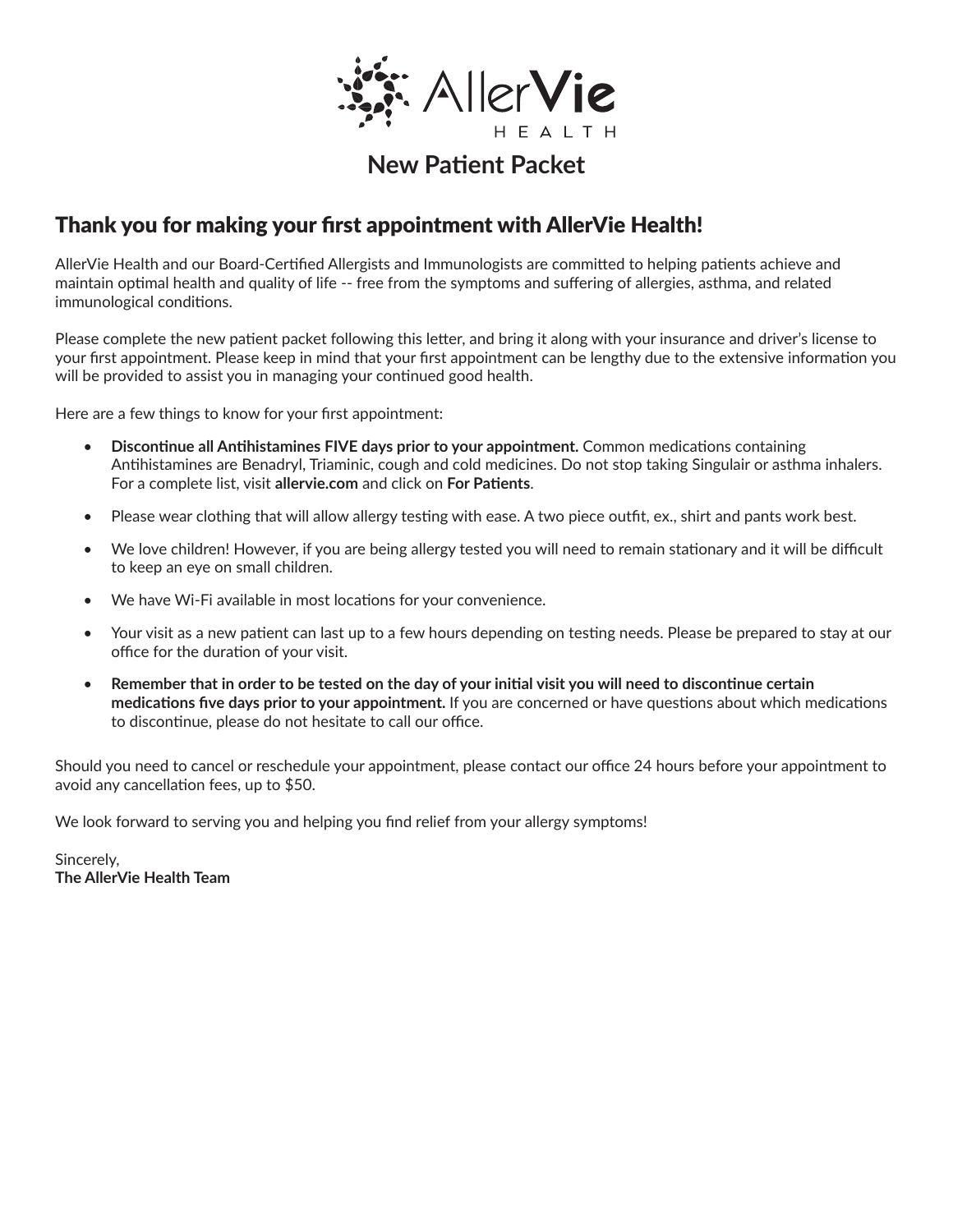

Page 2 of 13

Thank you for choosing our practice. We are committed to providing you with quality and affordable healthcare. Below is information regarding our privacy policy, consent for treatment and payment policy as it relates to patient and insurance responsibility for services rendered. Please review it, then sign/accept in the space provided. A copy will be provided to you upon request. If you have any questions please feel free to contact our office. Thanks so much for being our patient.

## **Acknowledgment Form for Purposes of Treatment, Payment and Healthcare Operations**

I acknowledge the use or disclosure of my Protected Health Information (PHI) by AllerVie Health and its Subsidiaries and Partners for the purpose of diagnosing or providing treatment to me, obtaining payment for my healthcare bills or to conduct healthcare operations of AllerVie Health. I understand that diagnosis or treatment of me by the healthcare providers of AllerVie Health may be conditioned upon my consent as evidenced by my signature on this document.

I understand I have the right to request a restriction as to how my Protected Health Information is used or disclosed to carry out treatment, payment or healthcare operations of the practice. AllerVie Health is not required to agree to the restrictions that I may request. However, if AllerVie Health agrees to a restriction that I request, the restriction is binding on AllerVie Health and Healthcare Providers of AllerVie Health. I have the right to revoke this consent, in writing, at any time, except to the extent that Healthcare Providers of AllerVie Health or AllerVie Health has taken action in reliance on this consent.

My "Protected Health Information" means health information, including my demographic information, collected from me and created or received by my healthcare provider, another healthcare provider, a health plan, my employer or a healthcare clearinghouse. This protected health information relates to my past, present or future physical or mental health or condition and identifies me, or there is a reasonable basis to believe the information may identify me.

The Notice of Privacy Practices for AllerVie Health is provided in the patient reception area and I understand I have a right to review the Notice of Privacy Practices prior to signing this document. I also understand a personal copy of AllerVie Health's Notice of Privacy Practices can be provided to me for review upon request. The Notice of Privacy Practices describes the types of uses and disclosures of my protected health information that will occur in my treatment, payment of my bills or in the performance of healthcare operations of AllerVie Health.

AllerVie Health reserves the right to change the privacy practices that are described in the Notice of Privacy Practices. I may obtain a revised notice of privacy practices by reviewing the notices provided in patient reception area or by calling the office and requesting a revised copy be sent in the mail or asking for one at the time of my next appointment.

### **Authorization and Consent for Treatment**

The undersigned agrees, whether he or she signs as agent or as a patient, that in consideration of agreed upon services to be rendered, including allergy extracts and injections, by AllerVie Health to the patient, he or she hereby obligates himself or herself, assumes financial responsibility, and agrees to the AllerVie Health payment policy as outlined below regarding all charges for such services incurred by said patient. The undersigned consents to treatment as determined and discussed with and agrees to medication history review and reconciliation. The undersigned also specifically agrees that AllerVie Health can use PHI to communicate via phone, email or text for essential follow up needs, or appointment reminders, as well as conduct analysis for internal business purposes, customize patient needs for services and create de-indentified information to use and disclose in anyway permitted by law, including to third parties in connection with commercial and marketing efforts. This office will file and collect from insurance when insurance benefits are present. I hereby authorize AllerVie Health to use "Signature on File" in lieu of an original signature for all medical claims submitted for services rendered to patient. I acknowledge that all information regarding my identity is correct and accurate to my knowledge. By signing/accepting this document I understand that I am held accountable for any false information which could result in a fine or penalty and should notify AllerVie Health if any of my information should change or if my identity is compromised or stolen.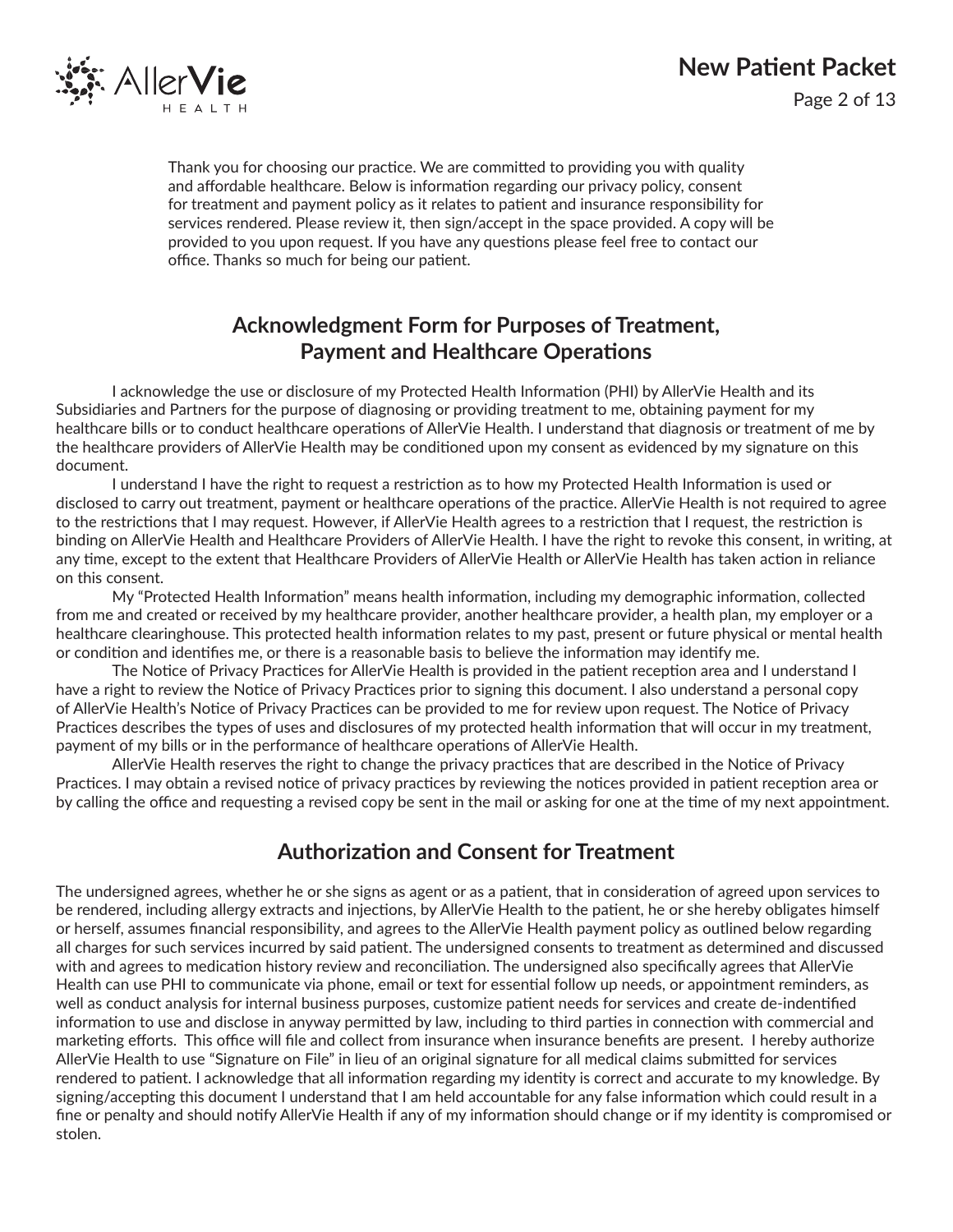

Page 3 of 13

## **Payment Policy**

#### ALL DEDUCTIBLES, CO-PAYMENTS, AND CO-INSURANCE ARE DUE AT THE TIME OF SERVICE

**Insurance:** We participate with most insurance plans. We will bill your insurance company as a courtesy to you. Although we may estimate what your insurance company may pay, it is the insurance company that makes the final determination of your eligibility.

**Claims Submission:** We will submit your claims and assist you in any way we reasonably can to help get your claims paid. Your insurance company may need you to supply certain information directly. It is your responsibility to comply with their request. Please be aware that the balance of your claim is your responsibility whether or not your insurance company pays your claim. Your insurance benefit is a contract between you and your insurance company.

**Referrals:** If you have an insurance plan with which we are contracted, you may need a referral authorization from your primary care physician/ pediatrician. *If we have not received a referral at least 24 hours prior to your arrival at the office, your appointment may be rescheduled.*

**Labs:** All lab work is performed by an outside reference lab. AllerVie Health does not verify benefits coverage on lab services. Patients will receive a bill directly from the lab regarding any balances after insurance is filed. If you would like to check your lab benefits prior to these services being rendered, please inform the nurse.

**Co-payments and Deductibles:** All co-payments, deductible and co-insurance must be paid at the time of service. This arrangement is part of your contract with your insurance company.

**Proof of Insurance:** All patients must complete our patient information form before seeing our providers. We must obtain a copy of your driver's license and current valid insurance to provide proof of insurance. If you fail to provide us with the correct insurance information in a timely manner, you may be responsible for the balance of a claim.

**Coverage Changes:** If your insurance changes, please notify us before your next visit so we can make the appropriate changes to help you receive your maximum benefits.

**Methods of Payment:** We accept payment by cash, check, Visa, MasterCard, American Express and Discover.

**Patient Statements:** If you have an unpaid balance, you will receive a statement by mail or email monthly. The statement amount is due and payable when the statement is issued, and past due if not paid upon receipt. Balances over 90 days will be will be turned over to an attorney or collection agency for collections. All payments made go to the oldest outstanding balance.

**Self Pay:** We accept self-pay for our services at select AllerVie locations. If you are uninsured or wish to self-pay for our services, we will also provide financial counseling for you at your appointment. Payment is due in full at the time of service.

**No Show Fee:** Should you need to cancel or reschedule your appointment, please contact our office 24 hours before your appointment to avoid any cancellation fees, up to \$50.

By accepting the terms outlined above I understand that all bills are payable upon presentation, and that I, not the insurance company, is ultimately responsible for payment of the services.

#### **Signature and Acceptance**

I understand that selecting Agree and entering name/initials via portal, or signature below constitutes a legal signature confirming that I acknowledge and agree to the above policies set forth by AllerVie Health.

Patient or Legal Guardian/Responsible Party Signature Printed Name The Context Context Date

Relation to Patient *(if applicable)*: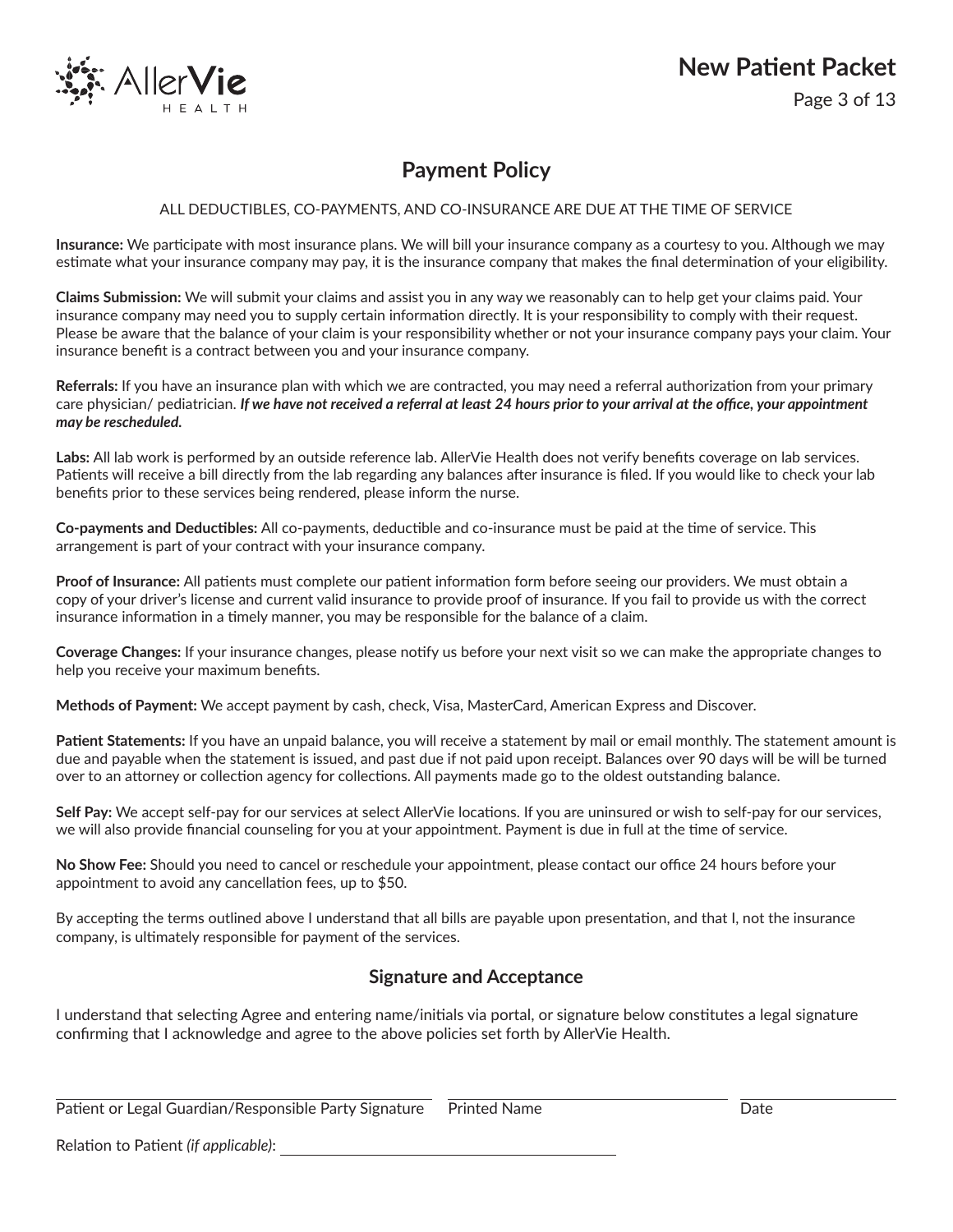

Page 4 of 13

## Medications to Hold for Testing

#### **Prescription Antihistamines**

- Atarax, Vistaril (hydroxyzine)
- Allegra (fexofenadine)
- Clarinex
- Periactin (cyproheptadine)
- Rondec
- Pediatex
- Pedi-Ox
- Rynnatan
- Q-DAL
- Tussionate
- Tussi-12
- Tannihist
- Xyzal
- \*Doxepin/Adapin/Sinequan will need to be held longer than 5 days, but DO NOT STOP it until you have seen the allergist

#### **Over-the-Counter Antihistamines**

- Claritin, Alavert, Triaminic, Allerchews, Store Brand Non-Sedating Antihistamine (loratidine)
- Zyrtec (ceterizine)
- Benadryl (diphenhydramine)
- Tavist (clemastine)
- Chlorpheniramine (Like Chlor-Trimeton, Actifed, Allerest)
- NyQuil, Robitussin Night Cold, Tylenol Flu Night Time (doxylamine)
- Tylenol or Advil PM (contain diphenhydramine)
- Dramamine (dimenhydrinate)
- Anything that contains loratadine
- Anything that contains diphenydramine
- Anything that contains brompheniramine
- Anything that contains chlorpheniramine
- Anything that contains carbinoxamine
- Anything that contains doxylamine
- Anything that contains clemastine
- Anything that contains tripolidine
- Anything that contains tripelennamine
- Any "Allergy" or "Cold" Preparation (like Tylenol Cold & Sinus or Advil Cold & Sinus)

## Other Types of Medications to Hold 5 Days Before Allergy Testing

#### **Anti-Nausea Medications**

- Dramamine (dimehydrinate)
- Doxylamine
- Antivert, Bonine (meclizine)
- Phenergan (promethazine)

#### **Over-the-Counter Sleep Aids**

- Any "PM'1 Product (Like Tylenol PM or Excedrin PM or Alka Seltzer PM or Doan's PM)
- Simply Sleep Nighttime Sleep Aid
- Sominex
- Anything that contains diphenhydramine Nasal and Eye Drops to Hold 48 Hours Before Allergy Testing

#### **Prescription Nasal Sprays**

• Astelin Nasal Spray

#### **All Over-the-Counter Eye Drops**

- Visine A Eye Drops
- Op-Con A
- Naph-Con A
- Alomide Eye Drops

#### **Prescription Eye Drops**

- Patanol Eye Drops
- Zaditor Eye Drops
- Optivar Eye Drops
- Elestat Eye Drops

#### **Medicines That You MAY CONTINUE & Should Not Interfere With Testing**

- Saline Nose Spray
- Steroid Nose Sprays
- Afrin Nose Spray
- Singulair
- Asthma Inhalers
- Asthma Nebulizer Treatments
- Nasalcrom
- Crolom
- Zycam
- Mucinex (guaifenesin)
- Cough or Sinus Preparations that only contain dextromethorphan and/or guaifenesin and/or psudoephedrine
- Plain Sudafed (pseudoephedrine)
- "Non-Drowsy" Cold Preparations EXCEPT NO LORATIDINE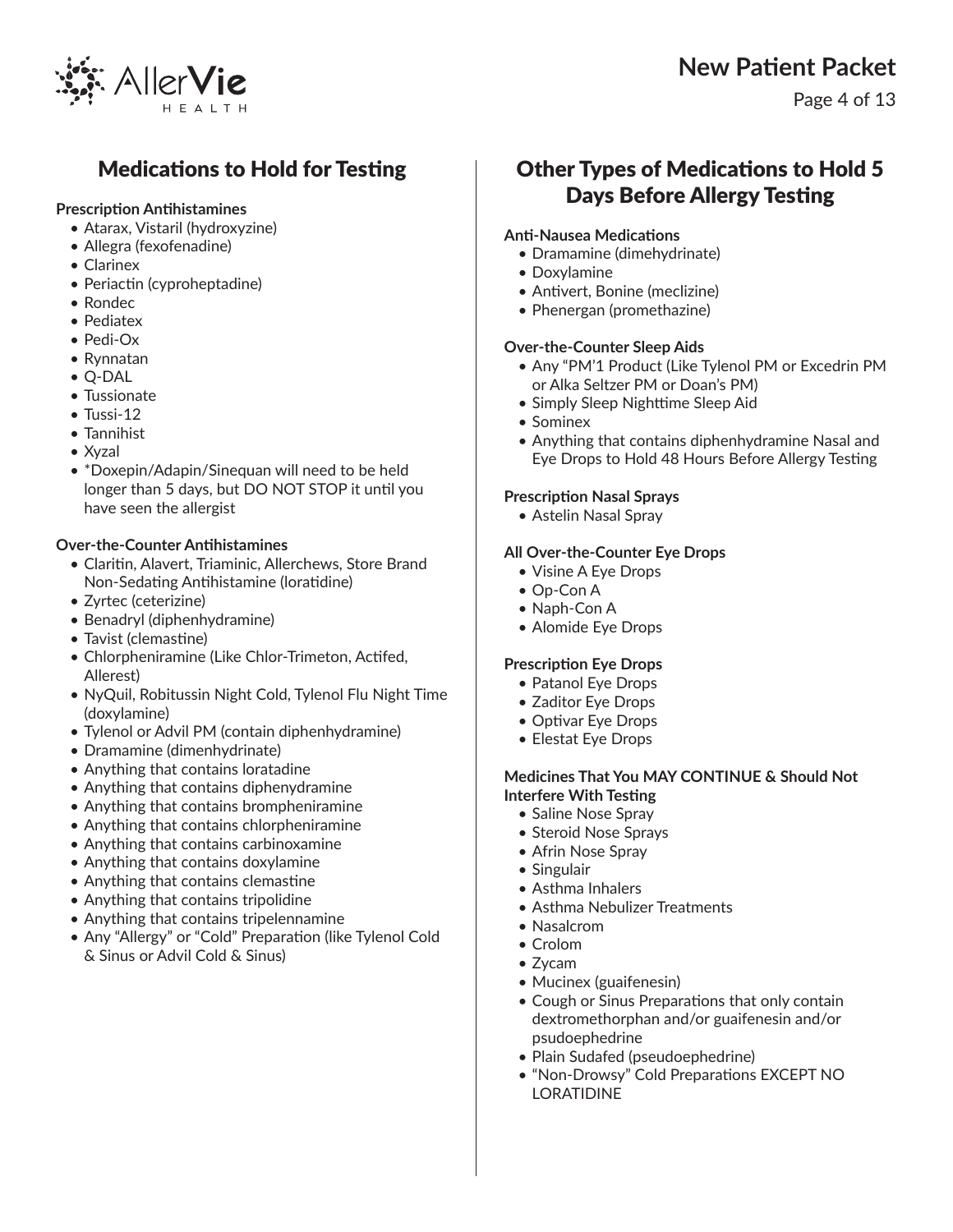

### **PLEASE DO NOT TAKE ANTIHISTAMINES 5 DAYS PRIOR TO YOUR APPOINTMENT**

| <b>Patient Information</b>                                                             |  |                                                            |                                               |
|----------------------------------------------------------------------------------------|--|------------------------------------------------------------|-----------------------------------------------|
|                                                                                        |  |                                                            |                                               |
|                                                                                        |  |                                                            |                                               |
|                                                                                        |  |                                                            |                                               |
|                                                                                        |  |                                                            |                                               |
|                                                                                        |  |                                                            |                                               |
|                                                                                        |  |                                                            |                                               |
|                                                                                        |  |                                                            |                                               |
| Sex: □ Male                                                                            |  |                                                            |                                               |
| Marital Status (check one) $\Box$ Single $\Box$ Married $\Box$ Divorced $\Box$ Widowed |  |                                                            |                                               |
|                                                                                        |  |                                                            |                                               |
|                                                                                        |  |                                                            |                                               |
|                                                                                        |  |                                                            |                                               |
|                                                                                        |  | Ethnicity (check one): $\Box$ Not Hispanic $\Box$ Hispanic |                                               |
|                                                                                        |  |                                                            |                                               |
|                                                                                        |  |                                                            |                                               |
|                                                                                        |  |                                                            |                                               |
| <b>Responsible Party Information</b>                                                   |  |                                                            |                                               |
|                                                                                        |  |                                                            | $\Box$ Spouse $\Box$ Parent $\Box$ Guardian's |
|                                                                                        |  |                                                            |                                               |
|                                                                                        |  |                                                            |                                               |
|                                                                                        |  |                                                            |                                               |
|                                                                                        |  |                                                            |                                               |
|                                                                                        |  |                                                            |                                               |
| <b>Emergency Information</b>                                                           |  |                                                            |                                               |
|                                                                                        |  |                                                            |                                               |
|                                                                                        |  |                                                            |                                               |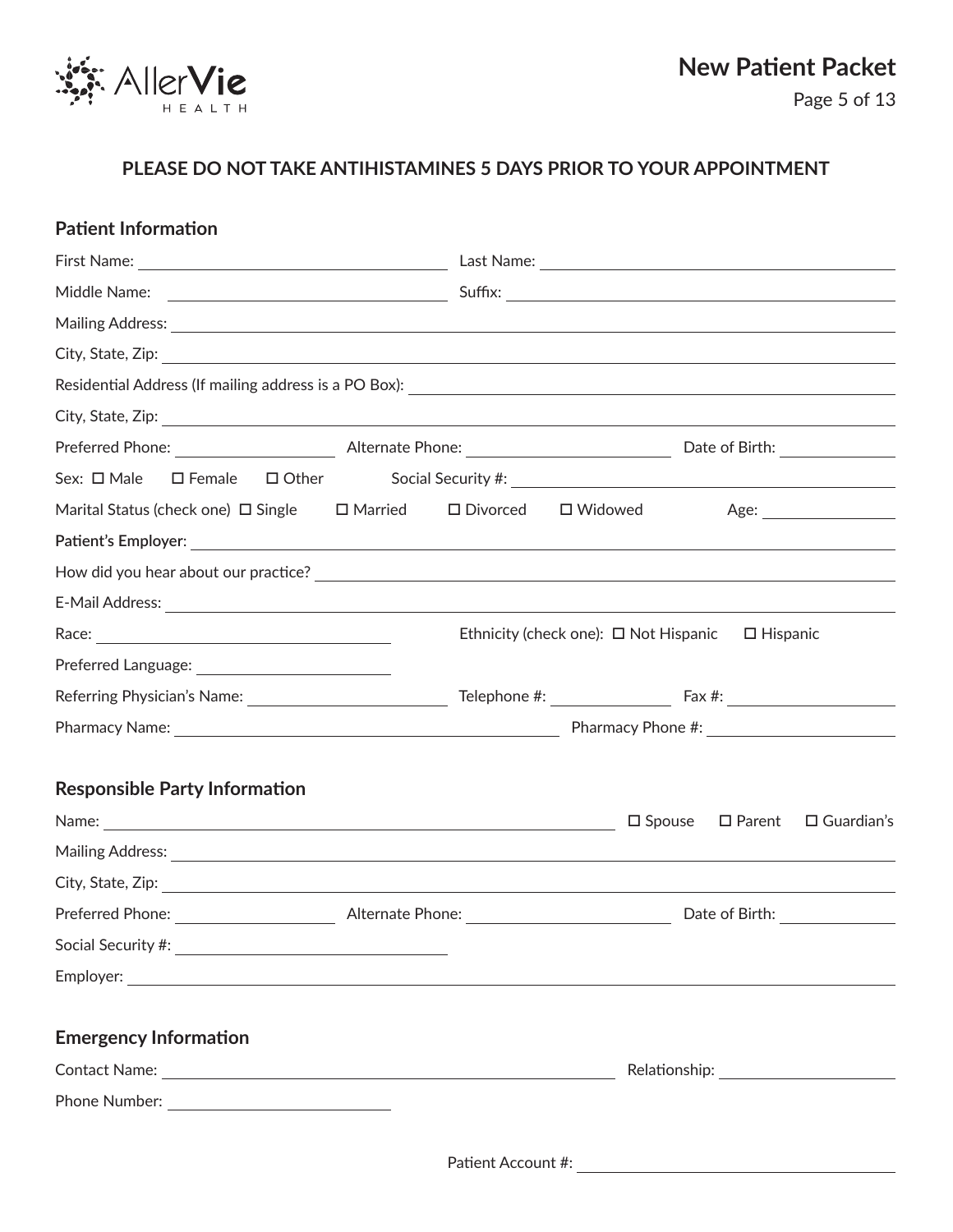

### **Medical Insurance Information**

| <b>Primary Coverage</b>                                                                                                                                                                                                                                                                          |                                                 |
|--------------------------------------------------------------------------------------------------------------------------------------------------------------------------------------------------------------------------------------------------------------------------------------------------|-------------------------------------------------|
| Contract (ID) #: $\frac{1}{2}$ = $\frac{1}{2}$ = $\frac{1}{2}$ = $\frac{1}{2}$ = $\frac{1}{2}$ = $\frac{1}{2}$ = $\frac{1}{2}$ = $\frac{1}{2}$ = $\frac{1}{2}$ = $\frac{1}{2}$ = $\frac{1}{2}$ = $\frac{1}{2}$ = $\frac{1}{2}$ = $\frac{1}{2}$ = $\frac{1}{2}$ = $\frac{1}{2}$ = $\frac{1}{2}$ = |                                                 |
|                                                                                                                                                                                                                                                                                                  | Relationship to Patient:                        |
|                                                                                                                                                                                                                                                                                                  |                                                 |
|                                                                                                                                                                                                                                                                                                  |                                                 |
| <b>Secondary Coverage</b>                                                                                                                                                                                                                                                                        |                                                 |
|                                                                                                                                                                                                                                                                                                  |                                                 |
|                                                                                                                                                                                                                                                                                                  | Group #: $\_\_\_\_\_\_\_\_\_\_\_$               |
|                                                                                                                                                                                                                                                                                                  | Relationship to Patient: ______________________ |
|                                                                                                                                                                                                                                                                                                  |                                                 |
| Date of Birth:                                                                                                                                                                                                                                                                                   |                                                 |

The undersigned agrees, whether he/she signs as agent or as patient, that in consideration of services to be rendered by AllerVie Health to the patient named above, he/she hereby obligates himself/herself, assumes financial responsibility, and agrees to pay upon demand to provider all charges for such services and incidentals incurred by said patient. Should the account be referred to an attorney/collection agency, the undersigned agrees to pay 33% of the unpaid balance for collection costs, or alternatively the maximum lawful fee, at such time my account is placed with a collection agency. I further understand that in the event the account is referred to an attorney for collection, I agree to be liable for such additional reasonable court costs and attorney's fees as may be determined by the court. The undersigned understands that all bills are payable upon service and that he/she, not the insurance company, is responsible for the payment of all services.

Until my accounts are finally settled, I give my direct consent to receive communications regarding my accounts from any services and any collectors of my accounts, through various means such as 1) any cell, landline, or text number that I provide, 2) any email address that I provide, 3) auto dialer systems, 4) voicemail messages, and other forms of communications.

I hereby authorize AllerVie Health to use "Signature on File" in lieu of an original signature for all medical claims submitted for services rendered on above patient.

Signature of Responsible Party:  $Date:$ 

Printed Name of Responsible Party: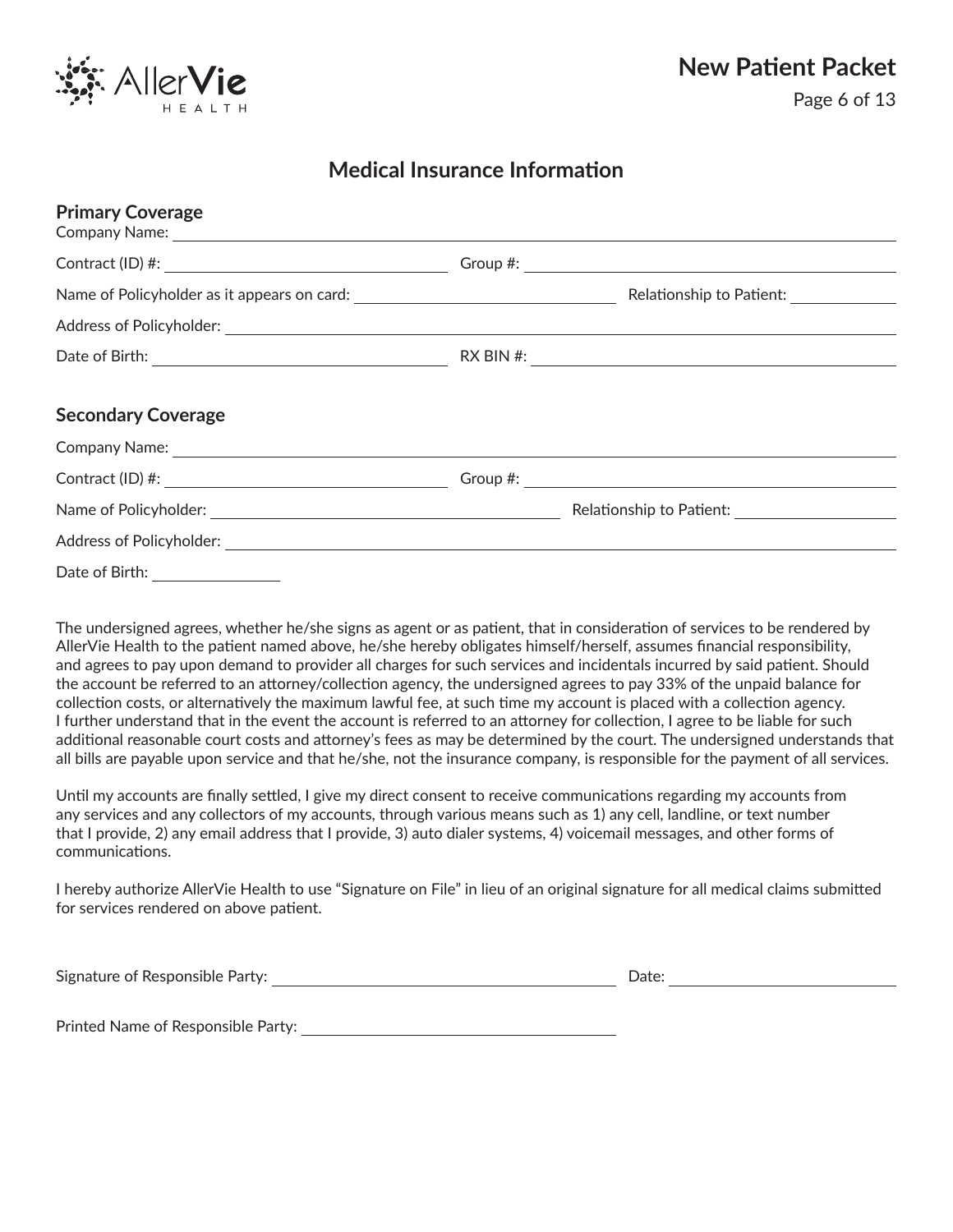

Page 7 of 13

Patient Name: Date of Birth:

## **Medical History**

1. Reason for visit:

2. Medications

| Name | Dose | <b>Directions</b> | Frequency |
|------|------|-------------------|-----------|
|      |      |                   |           |
|      |      |                   |           |
|      |      |                   |           |
|      |      |                   |           |
|      |      |                   |           |
|      |      |                   |           |

#### 3. Pharmacy

| Name:    |  |
|----------|--|
| Address: |  |
| Phone:   |  |

4. Please list all drug allergies. Include the drug name and type of reaction.

| Drug Name | <b>Type of Reaction</b> |
|-----------|-------------------------|
|           |                         |
|           |                         |
|           |                         |
|           |                         |
|           |                         |
|           |                         |
|           |                         |

## **Allergy History**

| 1. Have you ever had: $\Box$ Hay Fever/Seasonal Allergies |                 | $\Box$ Childhood Asthma | □ Adult Onset Asthma         |
|-----------------------------------------------------------|-----------------|-------------------------|------------------------------|
| $\square$ Eczema                                          | $\Box$ Hives    | $\Box$ Allergic Eyes    | $\Box$ Insect Sting Reaction |
| $\square$ Food Allergies                                  | $\Box$ Swelling | $\Box$ Latex Allergy    | $\Box$ Chemical Allergy      |

2. List all food allergies and describe the reaction and dates(s):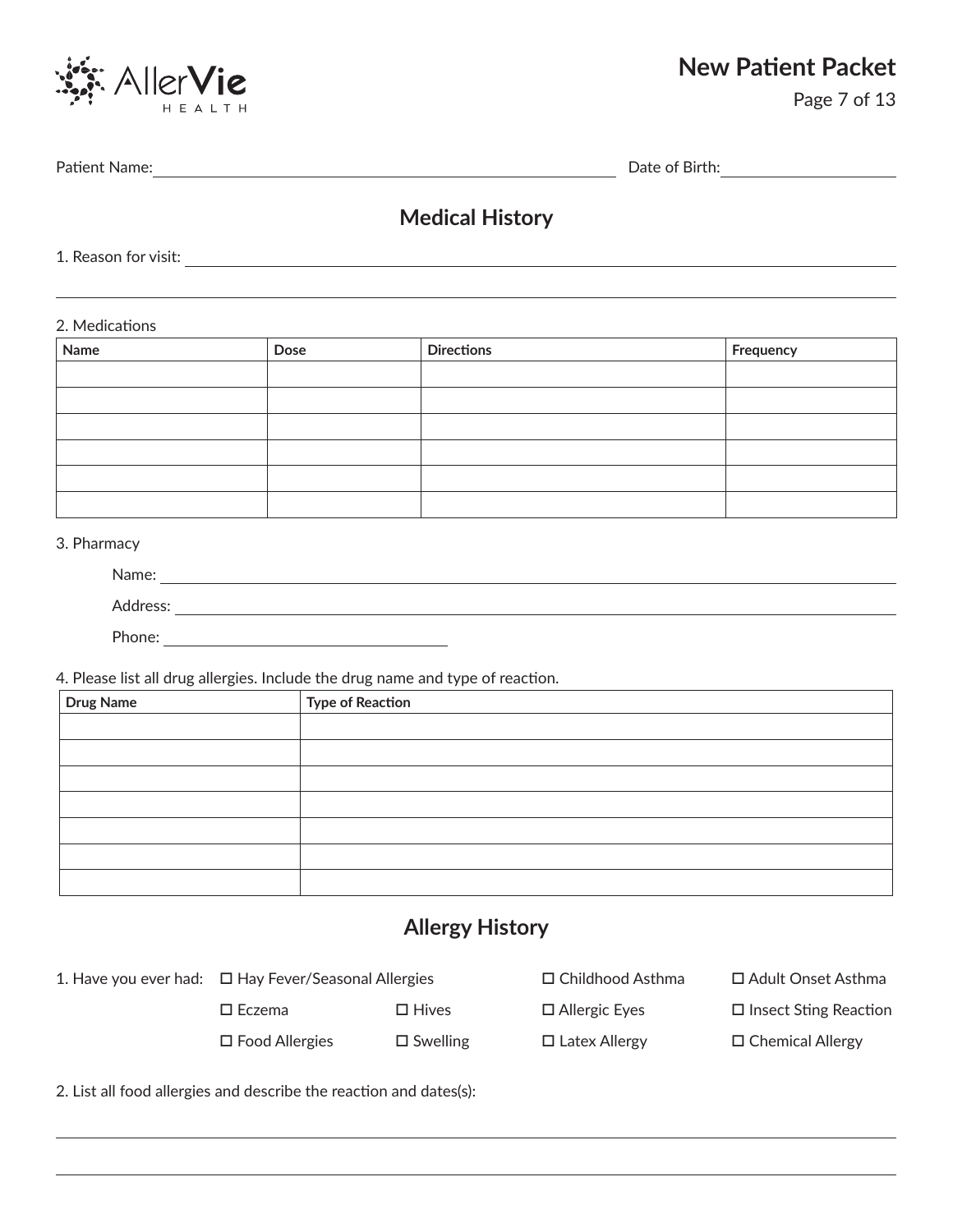

|    | 3. Have you ever been tested for allergies? $\Box$ Yes<br>⊟ No                              |                       | When?                       |                        |                          |                       |
|----|---------------------------------------------------------------------------------------------|-----------------------|-----------------------------|------------------------|--------------------------|-----------------------|
|    | If yes, what type of testing did you have? $\Box$ Skin tests                                | $\square$ Blood tests |                             |                        |                          |                       |
|    | What were the test results?                                                                 |                       |                             |                        |                          |                       |
|    |                                                                                             |                       |                             |                        |                          |                       |
|    | 4. Have you ever had allergy immunotherapy? $\Box$ Yes                                      | $\square$ No          |                             |                        |                          |                       |
|    | If yes, did they help? $\Box$ Yes<br>$\square$ No                                           |                       |                             |                        |                          |                       |
|    |                                                                                             |                       |                             |                        |                          |                       |
|    | 5. Have you ever had a severe reaction to an insect? $\Box$ Yes                             |                       | $\square$ No                |                        |                          |                       |
|    | What insect? $\Box$ Honey Bee<br>□ Yellow Jacket<br>$\square$ Wasp                          |                       | $\Box$ Hornet               | □ Fire Ant             |                          | $\Box$ Other:         |
|    | If yes, was reaction: $\Box$ local, generalized hives and/or swelling or $\Box$ anaphylaxis |                       |                             |                        |                          |                       |
|    |                                                                                             |                       |                             |                        |                          |                       |
|    | 6. How many sinus infections per year do you get?                                           | $\Box$ 1              | $\square$ 2-3               | $\square$ 3-4          | $\square$ 5 or greater   | $\square$ None        |
|    | 7. How many lung infections per year do you get?                                            | $\square$ 1           | $\square$ 2-3               | $\square$ 3-4          | $\Box$ 5 or greater      | $\square$ None        |
|    | 8. How many courses of antibiotics per year do you get?                                     | $\Box$ 1              | $\square$ 2-3               | $\square$ 3-4          | $\square$ 5 or greater   | $\square$ None        |
|    | 9. How many steroid courses per year do you get?                                            | $\square$ 1           | $\square$ 2-3               | $\square$ 3-4          | $\square$ 5 or greater   | $\square$ None        |
|    |                                                                                             |                       |                             |                        |                          |                       |
|    | For Children Under 15, Complete the Following                                               |                       |                             |                        |                          |                       |
| 1. | Birth Weight:                                                                               |                       |                             |                        |                          |                       |
| 2. | Were there any complications following delivery?                                            |                       | $\square$ Yes               | $\square$ No           |                          |                       |
|    | If yes, was there an intensive care unit stay?                                              |                       | $\square$ Yes               | $\square$ No           |                          |                       |
| 3. | Were there any severe respiratory infections under age 8? $\Box$ Yes                        |                       |                             | $\square$ No           |                          |                       |
|    | $\square$ Pneumonia<br>Please specify: $\square$ RSV                                        |                       | $\square$ Severe bronchitis | $\Box$ Croup           |                          |                       |
|    |                                                                                             |                       |                             |                        |                          |                       |
| 4. | Has growth and development been normal?                                                     |                       | $\square$ Yes               | $\square$ No           |                          |                       |
|    |                                                                                             |                       |                             |                        |                          |                       |
| 5. | Are immunizations up to date?                                                               |                       | $\square$ Yes               | $\square$ No           |                          |                       |
|    |                                                                                             | <b>Social History</b> |                             |                        |                          |                       |
| 1. | <b>Current Occupation:</b>                                                                  |                       |                             |                        |                          |                       |
|    | If a child, please indicate: □ Student-What Grade?                                          |                       |                             | □ Daycare/Preschool    | $\square$ Not Applicable |                       |
| 2. | Do your hobbies involve any of the following? $\Box$ Chemicals                              |                       |                             | $\square$ Particulates | $\square$ Animals        | $\Box$ Outdoor sports |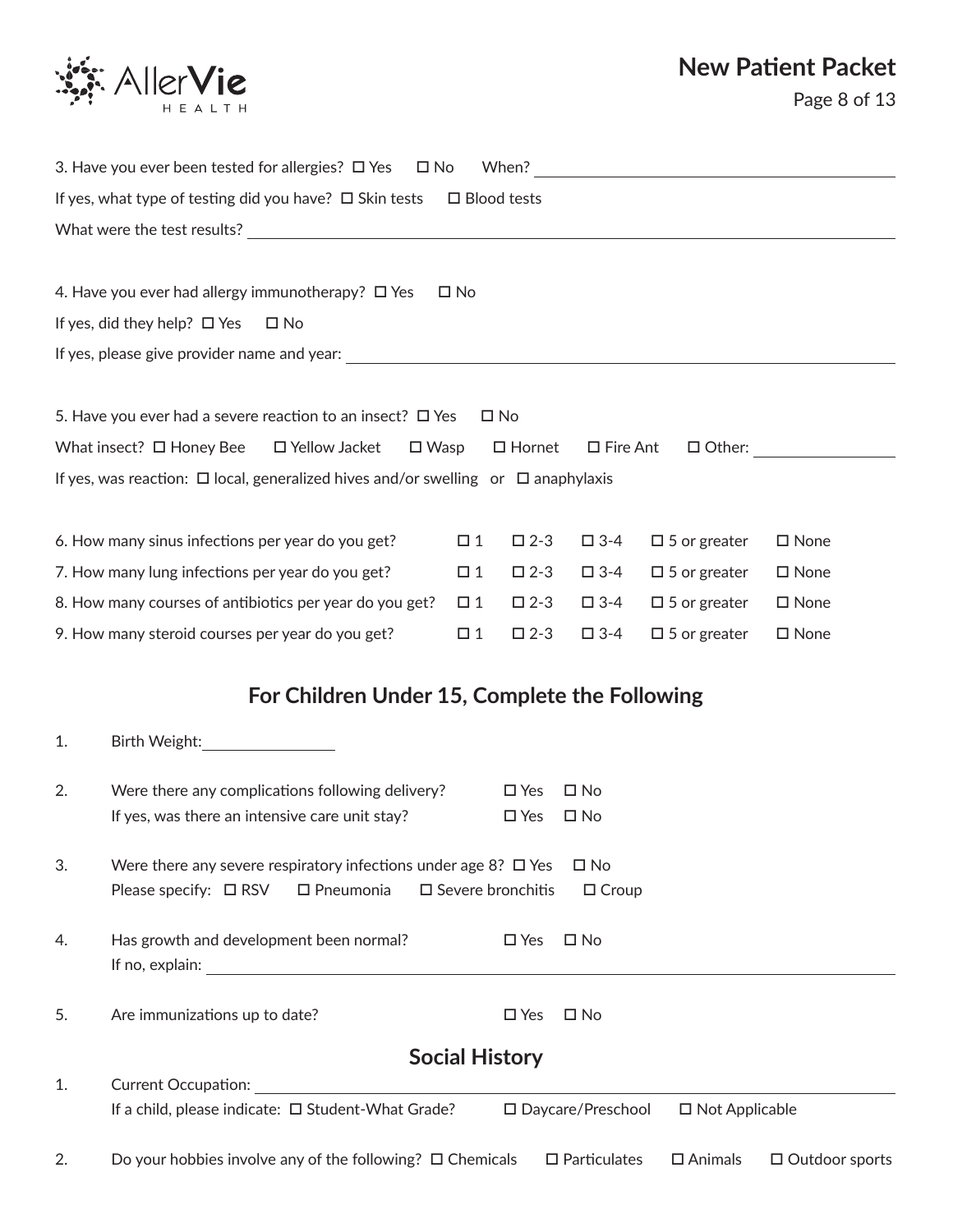

Page 9 of 13

## **Environmental History**

| 1. | Do you have pets?                                                                                    | $\square$ None                                      |                               |                               |                                                    |                                      |
|----|------------------------------------------------------------------------------------------------------|-----------------------------------------------------|-------------------------------|-------------------------------|----------------------------------------------------|--------------------------------------|
|    |                                                                                                      | $\Box$ Dogs                                         |                               | If yes: $\Box$ 1-2 $\Box$ 2 + | $\square$ Inside                                   | $\Box$ Outside                       |
|    |                                                                                                      | $\Box$ Cats                                         | If yes: $\Box$ 1-2 $\Box$ 2 + |                               | $\Box$ Inside                                      | $\Box$ Outside                       |
|    |                                                                                                      | $\Box$ Other:                                       |                               |                               | <u> 1989 - John Stein, Amerikaansk politiker (</u> |                                      |
| 2. | Do you have anyone that smokes living in your household? $\square$ None                              |                                                     |                               |                               | $\Box$ Yes                                         |                                      |
|    |                                                                                                      |                                                     |                               | <b>Preventive Measures</b>    |                                                    |                                      |
| 1. | Smoking Status: (please check) □ Never Smoked                                                        |                                                     |                               |                               |                                                    | $\square$ Current smoker: How often? |
|    |                                                                                                      |                                                     |                               |                               |                                                    |                                      |
| 2. | Have you received the Influenza vaccine within the past 12 months? $\Box$ Yes $\Box$ No              |                                                     |                               |                               |                                                    |                                      |
|    | If yes, when:                                                                                        | <u> 1990 - Johann Barbara, martin a</u>             |                               |                               |                                                    |                                      |
| 3. | If you are age 40 or above, have you ever received the pneumonia vaccine? $\square$ Yes $\square$ No |                                                     |                               |                               |                                                    |                                      |
|    | If yes,                                                                                              | <u> 1990 - Johann Barbara, martxa eta politikar</u> |                               |                               |                                                    |                                      |
|    |                                                                                                      |                                                     |                               |                               |                                                    |                                      |

## **Asthma Control Test**

If you are being seen for asthma or asthma symptoms, please circle the best answer to the following questions below:

### **(For Age 12 years or older)**

| 1. | In the past 4 weeks, how much of the time did your asthma keep you from getting as much done at work, school or home?                                |  |  |  |  |  |  |
|----|------------------------------------------------------------------------------------------------------------------------------------------------------|--|--|--|--|--|--|
|    | $\Box$ (1) All of the time $\Box$ (2) Most of the time $\Box$ (3) Some of the time $\Box$ (4) A little of the time $\Box$ (5) None of the time       |  |  |  |  |  |  |
| 2. | In the past 4 weeks how often have you had shortness of breath?                                                                                      |  |  |  |  |  |  |
|    | $\Box$ (1) More than once a day $\Box$ (2) Once a day $\Box$ (3) Three to six times a week $\Box$ (4) Once or twice a week $\Box$ (5) Not at all     |  |  |  |  |  |  |
| 3. | In the past 4 weeks how often did your asthma symptoms wake you up at night or earlier than usual in the morning?                                    |  |  |  |  |  |  |
|    | $\Box$ (1) 4 or more nights a week $\Box$ (2) 2 or 3 nights a week $\Box$ (3) Once a week $\Box$ (4) Once or twice<br>$\Box$ (5) Not at all          |  |  |  |  |  |  |
| 4. | In the past 4 weeks how often have you used your rescue inhaler or nebulizer medication?                                                             |  |  |  |  |  |  |
|    | $\Box$ (1) 3 or more times per day $\Box$ (2) 1 or 2 times a day $\Box$ (3) 2 or 3 times a week $\Box$ (4) Once a week or less $\Box$ (5) Not at all |  |  |  |  |  |  |
| 5. | How would you rate your asthma control in the past 4 weeks?                                                                                          |  |  |  |  |  |  |
|    | $\Box$ (1) Not controlled at all $\Box$ (2) Poorly controlled<br>$\Box$ (3) Somewhat controlled<br>$\Box$ (4) Well controlled                        |  |  |  |  |  |  |
|    | $\Box$ (5) Completely controlled                                                                                                                     |  |  |  |  |  |  |

Total Score: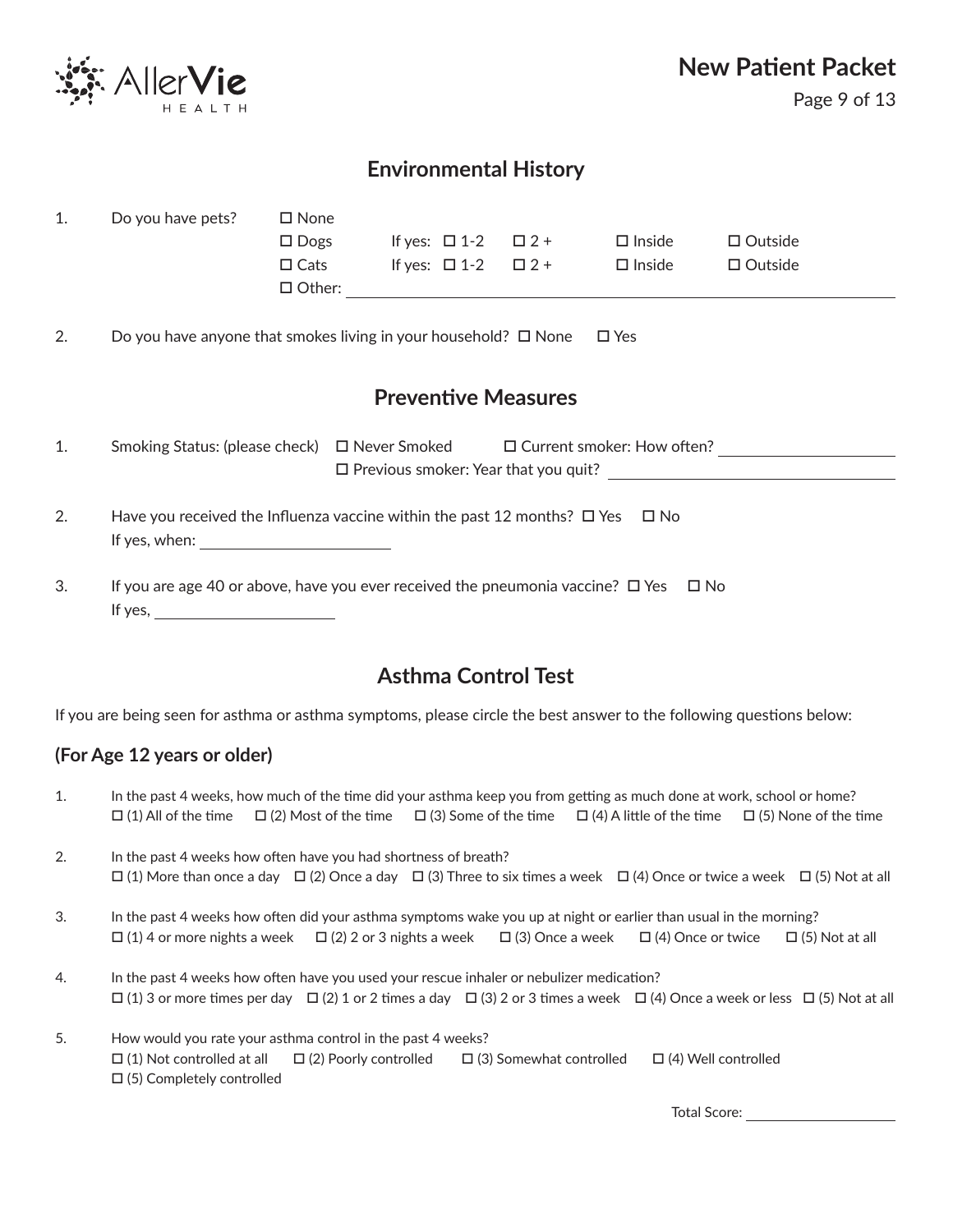

#### **(For Ages 4 to 11 years)**

| 1. | (To the child) How is your asthma today?                                                                                                                                                                                                               |
|----|--------------------------------------------------------------------------------------------------------------------------------------------------------------------------------------------------------------------------------------------------------|
|    | $\Box$ (0) Very Bad $\Box$ (1) Bad<br>$\Box$ (2) Good<br>$\Box$ (3) Very Good                                                                                                                                                                          |
| 2. | (To the child) How much of a problem is your asthma when you run, exercise, or play sports?<br>$\Box$ (0) It's a big problem, can't do what I want $\Box$ (1) It's a problem $\Box$ (2) It's a little problem, but okay $\Box$ (3) It is not a problem |
| 3. | (To the child) Do you cough because of your asthma?<br>$\square$ (O)Yes, all of the time<br>$\square$ (1)Yes, most of the time<br>$\Box$ (2) Yes, sometimes<br>$\Box$ (3) No, none of the time                                                         |
| 4. | (To the child) Do you wake up at night because of your asthma?                                                                                                                                                                                         |
|    | $\square$ (O)Yes, all of the time<br>$\Box$ (1) Yes, most of the time $\Box$ (2) Yes, sometimes<br>$\Box$ (3) No, none of the time                                                                                                                     |
| 5. | (To the parent) During the past 4 weeks, on average, how many days per month did your child have any daytime asthma<br>symptoms?                                                                                                                       |
|    | $\Box$ (1) 19-24 days/month $\Box$ (2) 11-18 days/month $\Box$ (3) 4-10 days/month<br>$\Box$ (0) Everyday<br>$\Box$ (4) 1-3 days/ month<br>$\Box$ (5) Not at all                                                                                       |
| 6. | (To the parent) During the past 4 weeks how many days per month did your child wheeze during the day due to asthma?                                                                                                                                    |
|    | $\Box$ (1) 19-24 days/month $\Box$ (2) 11-18 days/month $\Box$ (3) 4-10 days/month $\Box$ (4) 1-3 days/month<br>$\Box$ (0) Everyday<br>$\Box$ (5) Not at all                                                                                           |

7. (To the parent) During the last 4 weeks how many days per month did you child wake up during the night due to asthma?  $\Box$  (0) Everyday  $\Box$  (1) 19-24 days/month  $\Box$  (2) 11-18 days/month  $\Box$  (3) 4-10 days/month  $\Box$  (4) 1-3 days/month  $\Box$  (5) Not at all

Total Score: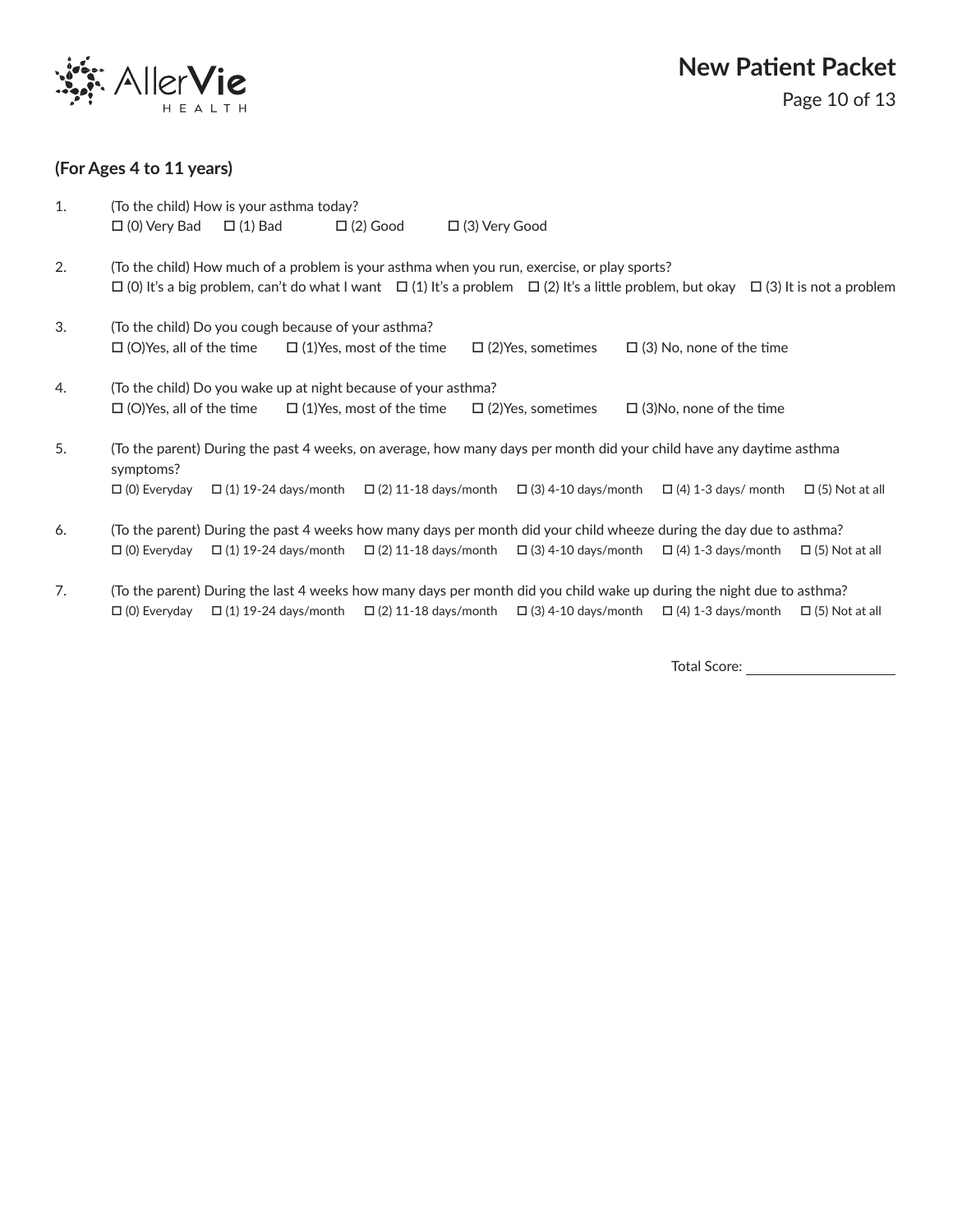

Page 11 of 13

### **Review of Systems**

Are you currently experiencing any of the following:

| General                | Yes | Nο |
|------------------------|-----|----|
| Fever                  |     |    |
| Chills or night sweats |     |    |
| Weight loss            |     |    |
| Weight gain            |     |    |
| Tired/Weakness/Fatigue |     |    |

| Skin/Hair    | Yes | No |
|--------------|-----|----|
| Rash         |     |    |
| <b>Hives</b> |     |    |
| Itchiness    |     |    |
| Eczema       |     |    |

| Eyes               | Yes | N٥ |
|--------------------|-----|----|
| Worsening eyesight |     |    |
| Cataracts          |     |    |
| Glaucoma           |     |    |
| Pain               |     |    |
| Infection          |     |    |

| Ears, Nose & Throat | Yes | No |
|---------------------|-----|----|
| <b>Dizziness</b>    |     |    |
| Loss of hearing     |     |    |
| Earache             |     |    |
| Ringing in ears     |     |    |
| Nose bleeds         |     |    |
| Sore throat         |     |    |
| Hoarseness          |     |    |
| Mouth sores         |     |    |
| Thrush              |     |    |
| Pain in neck        |     |    |

| Lungs               | <b>Yes</b> | N٥ |
|---------------------|------------|----|
| Cough up blood      |            |    |
| Pneumonia           |            |    |
| Shortness of breath |            |    |
| Chronic bronchitis  |            |    |

| <b>Heart/Blood Vessels</b>                     | Yes | N٥ |
|------------------------------------------------|-----|----|
| High blood pressure                            |     |    |
| Pain/tightness in chest at rest or<br>exercise |     |    |
| Heart murmur                                   |     |    |
| <b>Heart Palpitations</b>                      |     |    |
| Pace maker                                     |     |    |

| Gastrointestinal        | Yes | No |
|-------------------------|-----|----|
| Heartburn               |     |    |
| Nausea                  |     |    |
| Vomiting                |     |    |
| Stomach pain            |     |    |
| Diarrhea                |     |    |
| Constipation            |     |    |
| Hemorrhoids             |     |    |
| <b>Bloody stools</b>    |     |    |
| Recent loss of appetite |     |    |
| Jaundice                |     |    |
| Hepatitis               |     |    |
| Ulcer                   |     |    |

| Endocrine               | Yes | No |
|-------------------------|-----|----|
| Goiter/Thyroid problems |     |    |
| Diabetes mellitus       |     |    |
| Frequent thirst         |     |    |
| Frequent urination      |     |    |
| Heat intolerance        |     |    |
| Cold intolerance        |     |    |

| Yes | N٥ |
|-----|----|
|     |    |
|     |    |
|     |    |
|     |    |
|     |    |

| Genitourinary      | Yes | Nο |
|--------------------|-----|----|
| Frequent urination |     |    |
| Urine infections   |     |    |

| Pain/burning on urination |  |
|---------------------------|--|
| Difficulty with urination |  |
| Blood in urine            |  |
| Kidney stones             |  |

| Neurological           | Yes | No |
|------------------------|-----|----|
| Seizures               |     |    |
| <b>Tingling</b>        |     |    |
| <b>Numbness</b>        |     |    |
| Poor balance           |     |    |
| Stroke/paralysis       |     |    |
| Difficulty with speech |     |    |
| <b>Tremors</b>         |     |    |
| Headaches              |     |    |

| Psychiatric    | Yes | No |
|----------------|-----|----|
| Anxiety        |     |    |
| Memory loss    |     |    |
| Panic disorder |     |    |
| <b>Bipolar</b> |     |    |
| Schizophrenia  |     |    |

| Hematology                | Yes | N٥ |
|---------------------------|-----|----|
| Anemia or low blood       |     |    |
| Bruise easily             |     |    |
| Swollen glands            |     |    |
| <b>Blood clots</b>        |     |    |
| <b>Blood transfusions</b> |     |    |

| <b>Women Only</b>  | Yes | No |
|--------------------|-----|----|
| Menstrual problems |     |    |
| <b>STD</b>         |     |    |

| Men Only                                        | Yes | Nο |
|-------------------------------------------------|-----|----|
| Prostate trouble                                |     |    |
| <b>STD</b>                                      |     |    |
| Discharge from penis                            |     |    |
| Pain or lump in testicles or scro-<br>tum (sac) |     |    |

I acknowledge that all information regarding my medical history is correct and accurate to my knowledge. By signing this document I understand that I am held accountable for any false information which could impede proper treatment provided by the healthcare providers and staff of the AllerVie Health. I am aware that I am responsible for providing updated information to the physicians and staff of AllerVie Health as changes occur in my medical history.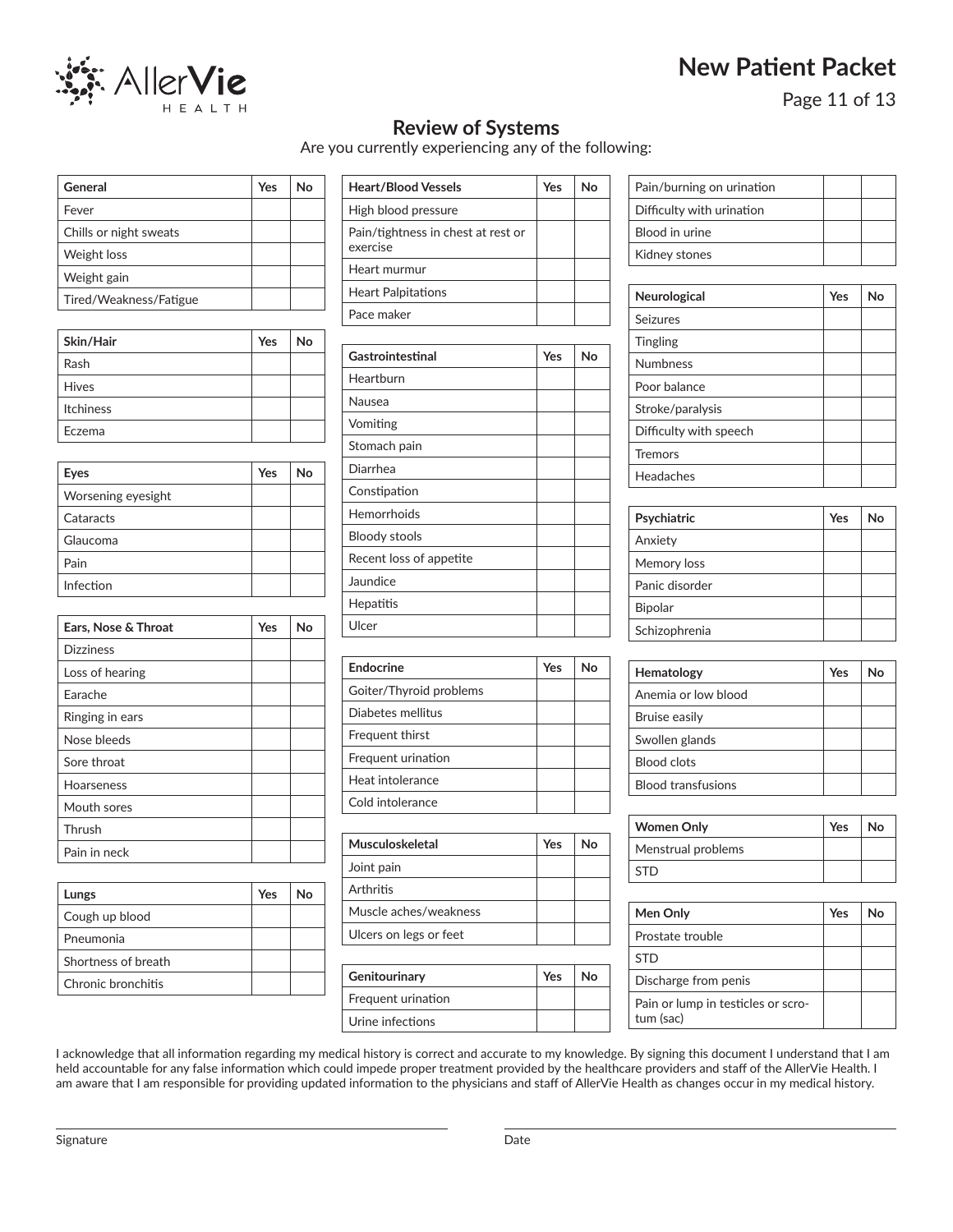

Page 12 of 13

Patient Name: Date of Birth:

### **Surgical History** – Please check off any procedure or surgeries

| <b>Surgical Procedure</b>     | When | <b>Explain</b> |
|-------------------------------|------|----------------|
| $\square$ None                |      |                |
| $\square$ Eye                 |      |                |
| $\square$ Ear                 |      |                |
| $\square$ Ear tubes           |      |                |
| $\square$ Thyroid             |      |                |
| $\hfill\Box$<br>Tonsillectomy |      |                |
| □ Adenoidectomy               |      |                |
| □ Appendectomy                |      |                |
| $\square$ Cholecystectomy     |      |                |
| $\Box$ Hernia                 |      |                |
| $\square$ Heart               |      |                |
| $\Box$ Hysterectomy           |      |                |
| $\square$ Shoulder            |      |                |
| $\square$ Back                |      |                |
| $\Box$ Hip                    |      |                |
| $\square$ Ankle               |      |                |
| $\square$ Knee                |      |                |
| $\square$ Stomach             |      |                |
| $\square$ Breast              |      |                |
| □ Removal of Ovaries<br>Only  |      |                |
| $\square$ Tubal Ligation      |      |                |
| □ C-Section                   |      |                |
| $\Box$ Other:                 |      |                |
| $\Box$ Other:                 |      |                |
| $\square$ Other:              |      |                |

**Family History** – Indicate which relative has had the following diseases:

| <b>Disease</b>           | <b>Father</b> | <b>Mother</b> | <b>Brother</b> | <b>Sister</b> | Son | <b>Daughter</b> | Other | No |
|--------------------------|---------------|---------------|----------------|---------------|-----|-----------------|-------|----|
| Allergic Rhinitis        |               |               |                |               |     |                 |       |    |
| Asthma                   |               |               |                |               |     |                 |       |    |
| Autoimmune Disorder      |               |               |                |               |     |                 |       |    |
| <b>Cystic Fibrosis</b>   |               |               |                |               |     |                 |       |    |
| Eczema/Atopic Dermatitis |               |               |                |               |     |                 |       |    |
| <b>Food Allergy</b>      |               |               |                |               |     |                 |       |    |
| Hereditary Angioedema    |               |               |                |               |     |                 |       |    |
| Immunodeficiancy         |               |               |                |               |     |                 |       |    |